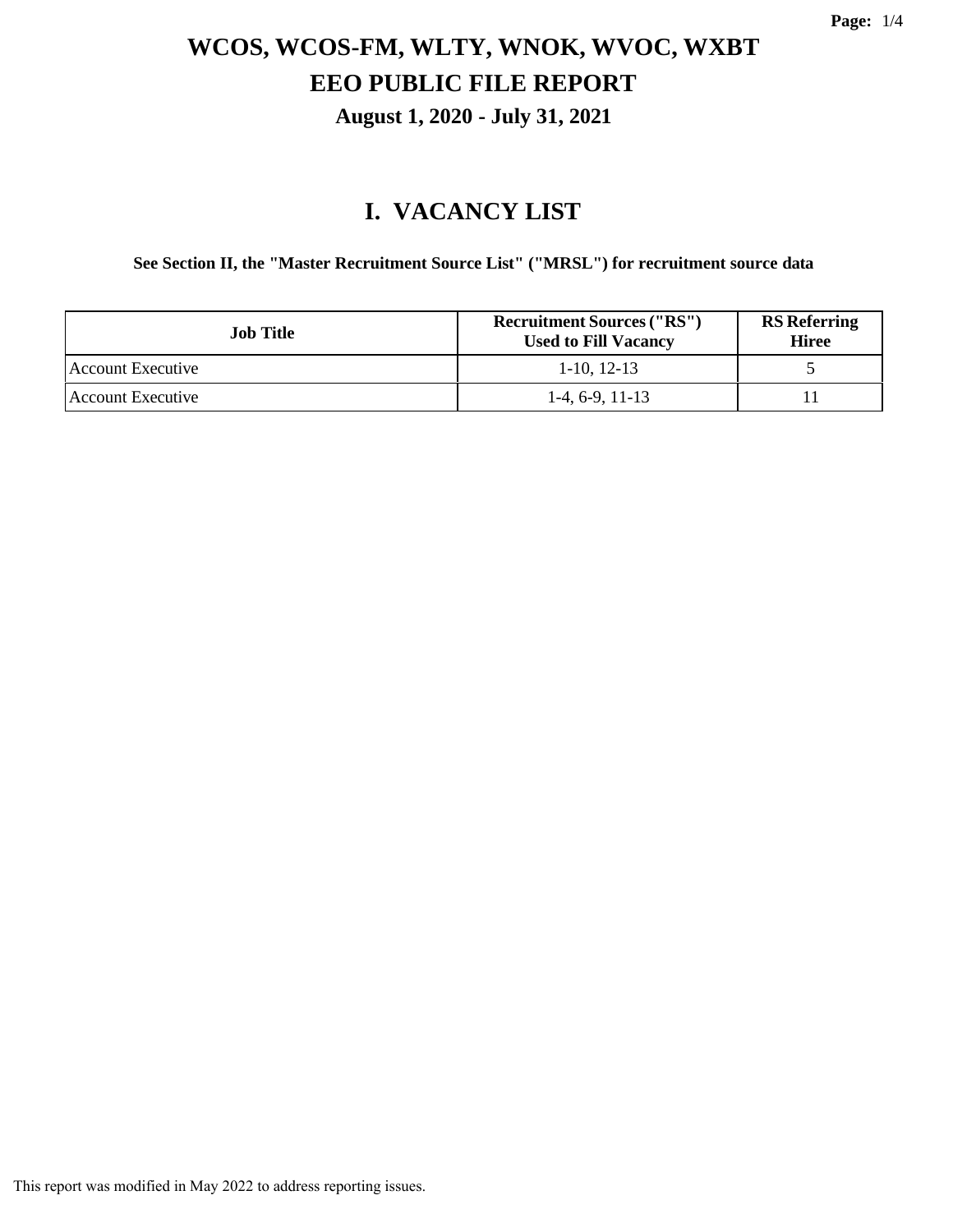#### **II. MASTER RECRUITMENT SOURCE LIST ("MRSL")**

| <b>RS</b><br><b>Number</b> | <b>RS</b> Information                                                                                                                                                                                         | <b>Source Entitled</b><br>to Vacancy<br><b>Notification?</b><br>(Yes/No) | <b>No. of Interviewees</b><br><b>Referred by RS</b><br>Over<br><b>Reporting Period</b> |
|----------------------------|---------------------------------------------------------------------------------------------------------------------------------------------------------------------------------------------------------------|--------------------------------------------------------------------------|----------------------------------------------------------------------------------------|
| $\mathbf{1}$               | Allen University<br>1530 Harden Street<br>Columbia, South Carolina<br>Phone: 803-376-5706<br>Email: humanresources@allenuniversity.edu<br><b>Career Services</b>                                              | Y                                                                        | $\boldsymbol{0}$                                                                       |
| $\overline{2}$             | Francis Marion University<br>PO Box 100547<br>Florence, South Carolina<br>Phone: (843) 661-1676<br>Email: Jsmith@Fmarion.edu<br>Fax: 1-843-661-1373<br><b>Career Service</b>                                  | N                                                                        | $\boldsymbol{0}$                                                                       |
| 3                          | iHeartMedia.dejobs.org<br>20880 Stone Oak Pkwy<br>San Antonio, Texas 78258<br>Phone: 210-253-5126<br>Url: http://www.iheartmedia.dejobs.org<br><b>Talent Acquisition Coordinator</b><br><b>Manual Posting</b> | $\mathbf N$                                                              | $\boldsymbol{0}$                                                                       |
| 4                          | iHeartMediaCareers.com<br>20880 Stone Oak Pkwy<br>San Antonio, Texas 78258<br>Phone: 210-253-5126<br>Url: http://www.iheartmediacareers.com<br><b>Talent Acquisition Coordinator</b><br><b>Manual Posting</b> | $\mathbf N$                                                              | $\boldsymbol{0}$                                                                       |
| 5                          | Indeed.com - Not directly contacted by SEU                                                                                                                                                                    | ${\bf N}$                                                                | 1                                                                                      |
| 6                          | Midlands Technical College, Job Placement Office<br>P.O. Box 2408<br>Columbia, South Carolina<br>Phone: (803) 738-7820<br>Email: counseling@midlandstech.edu<br>Sarah Trice                                   | Y                                                                        | $\boldsymbol{0}$                                                                       |
| $\boldsymbol{7}$           | National Hispanic Media Coalition<br>55 S Grand Avenue<br>Pasadena, California<br>Phone: (626) 792-NHMC<br>Email: info@nhmc.org<br><b>Alex Nogales</b>                                                        | N                                                                        | $\boldsymbol{0}$                                                                       |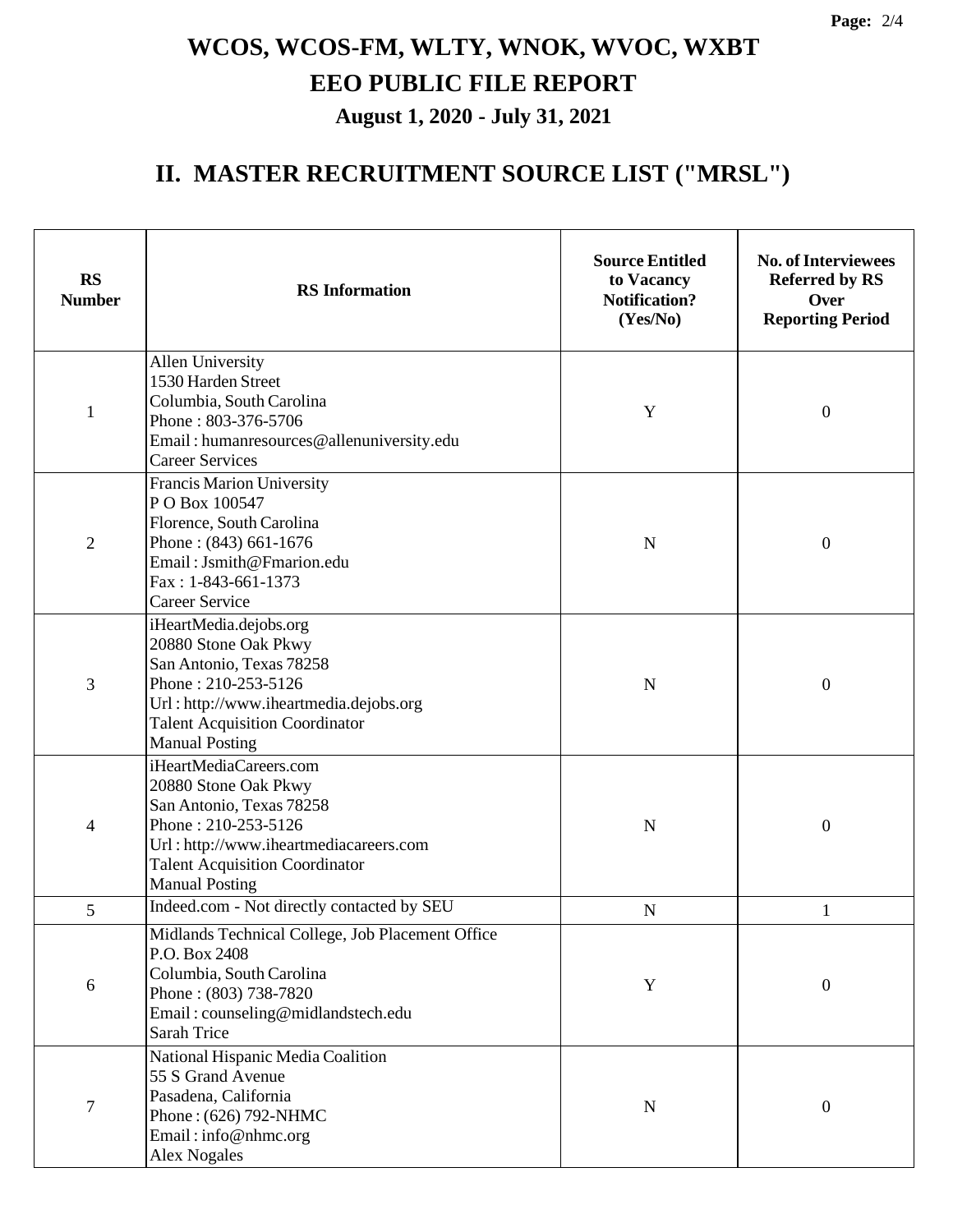#### **II. MASTER RECRUITMENT SOURCE LIST ("MRSL")**

| <b>RS</b><br><b>Number</b> | <b>Source Entitled</b><br>to Vacancy<br><b>RS</b> Information<br><b>Notification?</b><br>(Yes/No)                                                                                                                 |             | <b>No. of Interviewees</b><br><b>Referred by RS</b><br>Over<br><b>Reporting Period</b> |  |
|----------------------------|-------------------------------------------------------------------------------------------------------------------------------------------------------------------------------------------------------------------|-------------|----------------------------------------------------------------------------------------|--|
| 8                          | National Lesbian & Gay Journalists Association<br>1420 K Street, NW, Suite 910<br>Washington, District of Columbia 20005<br>Email: info@nlgja.org<br>Fax: 1-202-588-1818<br><b>Career Services</b>                | N           | $\mathbf{0}$                                                                           |  |
| 9                          | Ohio & Illinois Centers for Broadcasting<br>9885 Rockside Road Ste 160<br>Valley View, Ohio 44125<br>Y<br>Phone: 216-503-5900<br>Email: jhardy@beonair.com<br>Janice Hardy                                        |             | $\boldsymbol{0}$                                                                       |  |
| 10                         | On Air Announcements - (one or more SEU stations)<br>, South Carolina<br>N/a N/a<br><b>Manual Posting</b>                                                                                                         | $\mathbf N$ | $\overline{0}$                                                                         |  |
| 11                         | Unknown (source not adequately identified upon inquiry<br>by SEU)                                                                                                                                                 | $\mathbf N$ | $\mathbf{1}$                                                                           |  |
| 12                         | www.mediagignow.com<br>300 South Riverside Plaza Suite 800<br>Chicago, Illinois 60606<br>Phone: 336-553-0620<br>Url: http://www.mediagignow.com<br>Email: customerservice@mediagignow.com<br>MediaGigNow.com      | N           | $\boldsymbol{0}$                                                                       |  |
| 13                         | <b>York Technical College</b><br>452 South Anderson Road<br>Rock Hill, South Carolina<br>Phone: (803) 327-8000<br>Url: www.ecampusrecruiter3.com/yorktech<br>Email: ccimino@yorktech.com<br><b>Career Service</b> | $\mathbf N$ | $\overline{0}$                                                                         |  |
|                            | $\boldsymbol{2}$                                                                                                                                                                                                  |             |                                                                                        |  |